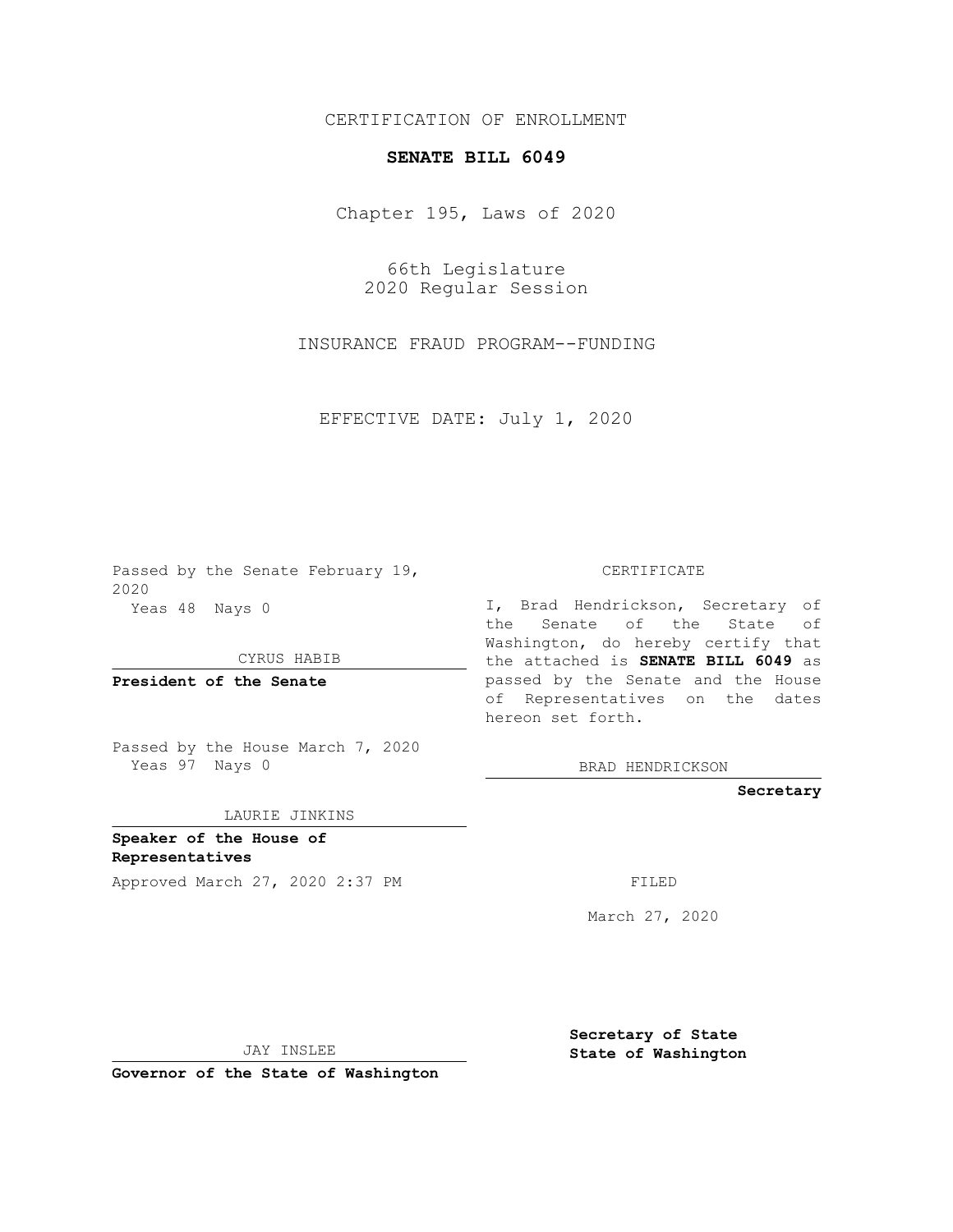## **SENATE BILL 6049**

Passed Legislature - 2020 Regular Session

**State of Washington 66th Legislature 2020 Regular Session**

**By** Senators Liias, Das, Keiser, Kuderer, Rolfes, Van De Wege, and Wilson, C.; by request of Insurance Commissioner

Prefiled 12/05/19. Read first time 01/13/20. Referred to Committee on Ways & Means.

 AN ACT Relating to funding the commissioner's criminal investigation unit by creating the insurance commissioner's fraud account; amending RCW 48.02.190 and 48.14.040; creating a new 4 section; and providing an effective date.

BE IT ENACTED BY THE LEGISLATURE OF THE STATE OF WASHINGTON:

 NEW SECTION. **Sec. 1.** The legislature finds that insurance fraud is not a victimless crime. The national insurance crime bureau has recognized as much as seven hundred dollars per year may be added to the average Washington household's insurance premium costs due to fraudulent insurance claims. For the 2017-2019 biennium, the insurance commissioner's insurance fraud program, known as its criminal investigations unit, reviewed over four thousand five hundred referrals from over one hundred fifty companies. The adjudicated cases from this review resulted in almost two million dollars of restitution and projected insurance claim savings.

 The legislature finds it is critical to continue protecting Washington state insurance consumers from the cost of insurance fraud by funding the insurance fraud program through an insurance fraud surcharge and creating the insurance commissioner's fraud account to 20 better manage the accountability of the funds.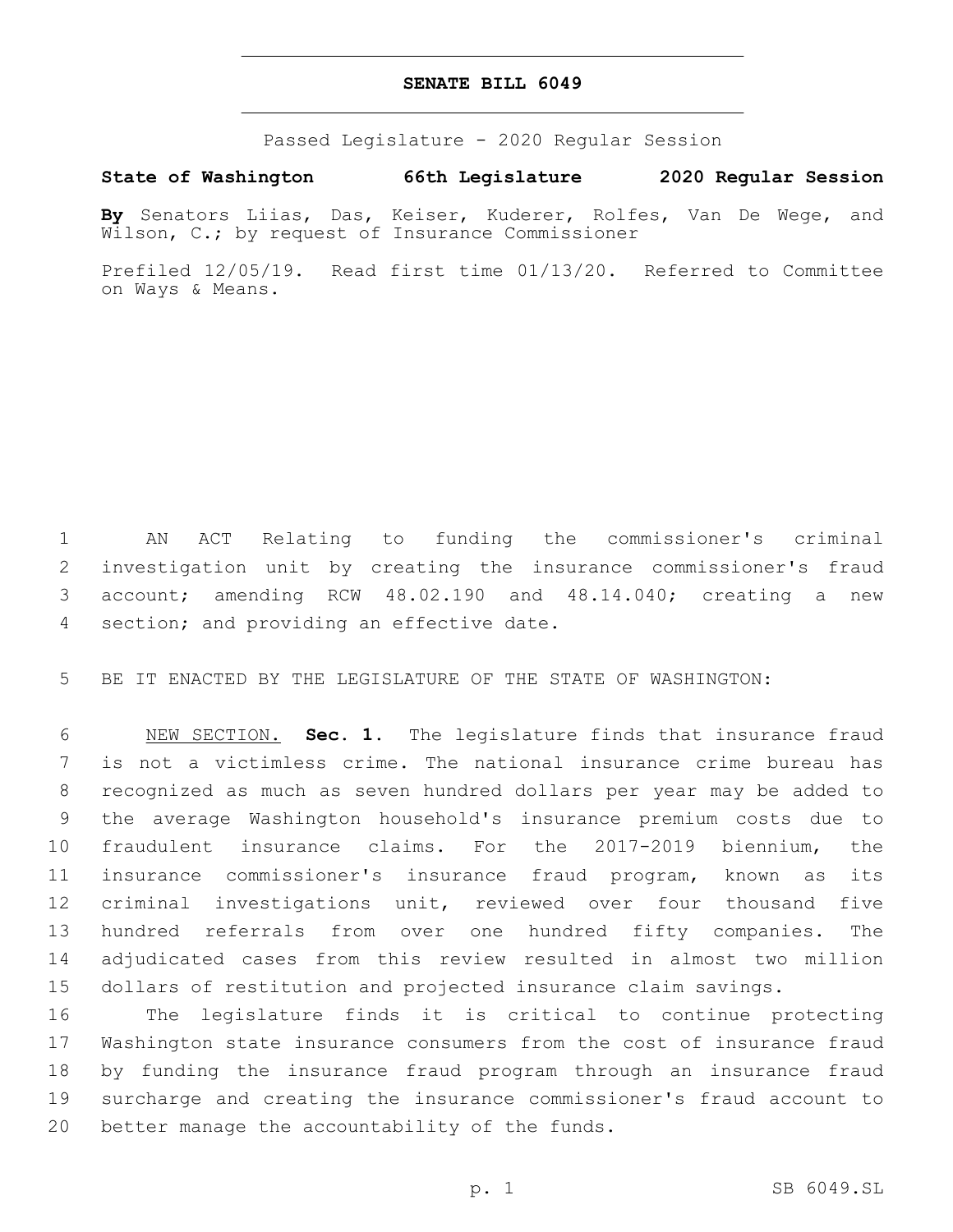**Sec. 2.** RCW 48.02.190 and 2011 c 47 s 3 are each amended to read 2 as follows:

(1) As used in this section:3

 (a) "Insurance fraud surcharge" means the fees imposed by 5 subsection (2)(b) of this section.

 (b) "Organization" means every insurer, as defined in RCW 48.01.050, having a certificate of authority to do business in this state, every health care service contractor, as defined in RCW 48.44.010, every health maintenance organization, as defined in RCW 48.46.020, or self-funded multiple employer welfare arrangement, as defined in RCW 48.125.010, registered to do business in this state. "Class one" organizations consist of all insurers as defined in RCW 48.01.050. "Class two" organizations consist of all organizations registered under provisions of chapters 48.44 and 48.46 RCW. "Class three" organizations consist of self-funded multiple employer welfare 16 arrangements as defined in RCW 48.125.010.

17 (((b)) (c)(i) "Receipts" means (A) net direct premiums consisting of direct gross premiums, as defined in RCW 48.18.170, paid for insurance written or renewed upon risks or property resident, situated, or to be performed in this state, less return premiums and premiums on policies not taken, dividends paid or credited to policyholders on direct business, and premiums received from policies or contracts issued in connection with qualified plans as defined in RCW 48.14.021, and (B) prepayments to health care service contractors, as defined in RCW 48.44.010, health maintenance organizations, as defined in RCW 48.46.020, or participant contributions to self-funded multiple employer welfare arrangements, as defined in RCW 48.125.010, less experience rating credits, dividends, prepayments returned to subscribers, and payments for 30 contracts not taken.

 (ii) Participant contributions, under chapter 48.125 RCW, used to determine the receipts in this state under this section are determined in the same manner as premiums taxable in this state are 34 determined under RCW 48.14.090.

35 (((e)) (d) "Regulatory surcharge" means the fees imposed by 36 subsection  $(2)$  (a) of this section.

37 (2) The annual cost of operating the office of the insurance commissioner is determined by legislative appropriation.

39 (a) A pro rata share of the cost, except for the cost of the 40 insurance fraud program, is charged to all organizations as a

p. 2 SB 6049.SL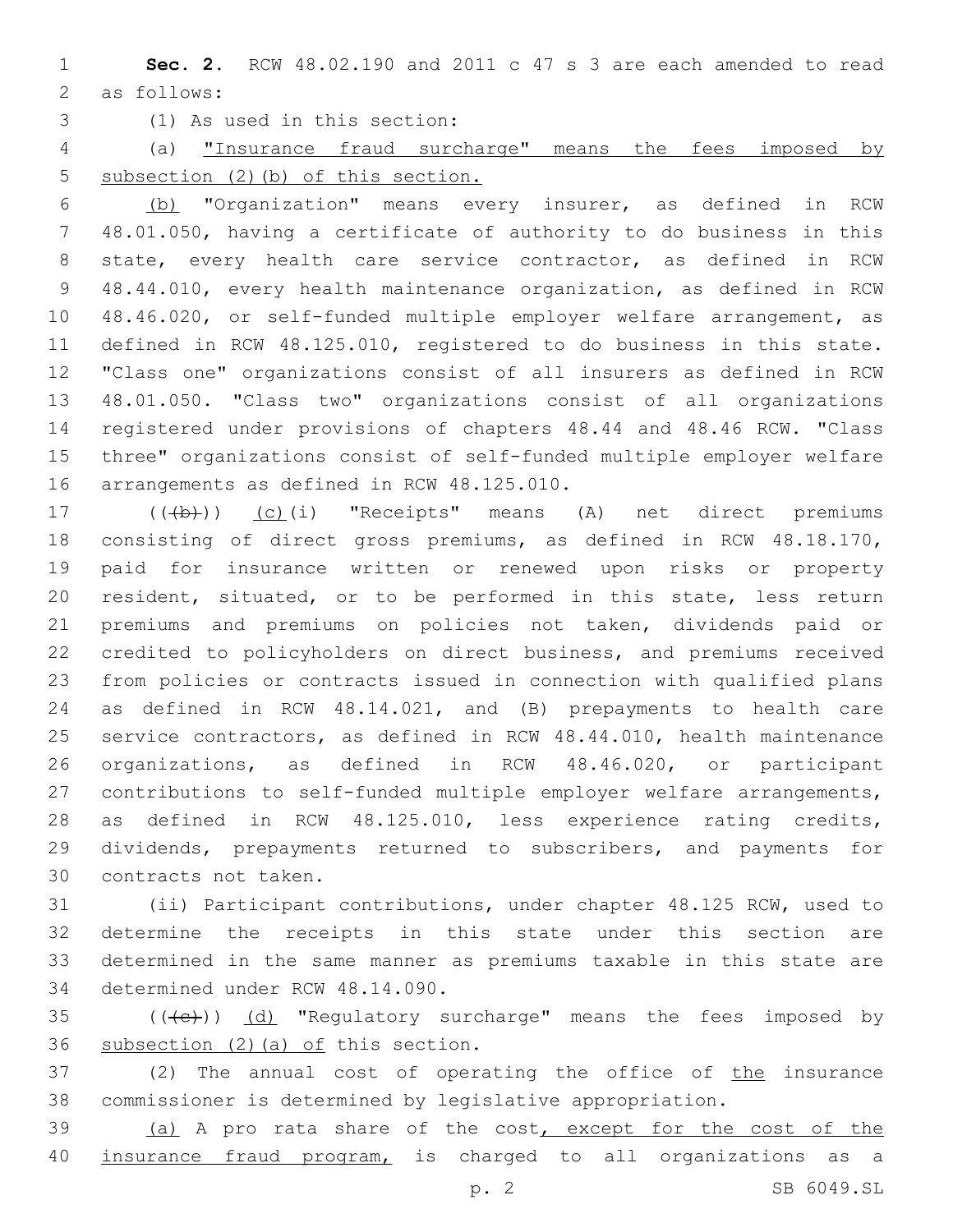regulatory surcharge. Each class of organization must contribute a sufficient amount to the insurance commissioner's regulatory account to pay the reasonable costs, including overhead, of regulating that class of organization.4

 (b) The annual cost of operating the insurance fraud program is charged to all organizations as an insurance fraud surcharge. Each class of organization must contribute a sufficient amount to the insurance commissioner's fraud account to pay the reasonable costs of 9 the program, including overhead.

10 (3)(a) The regulatory surcharge is calculated separately for each class of organization. The regulatory surcharge collected from each organization is that portion of the cost of operating the insurance commissioner's office, except for the cost of operating the insurance 14 fraud program, for that class of organization, for the ensuing fiscal year that is represented by the organization's portion of the receipts collected or received by all organizations within that class 17 on business in this state during the previous calendar year. However, the regulatory surcharge must not exceed one-eighth of one percent of receipts and the minimum regulatory surcharge is one thousand 20 dollars.

21 (b) The insurance fraud surcharge collected from each 22 organization is the cost of operating the insurance fraud program for 23 the ensuing fiscal year that is represented by the organization's 24 portion of the receipts collected or received on business in this 25 state during the previous calendar year. However, the insurance fraud 26 surcharge may not exceed one one-hundredths of one percent of 27 receipts and the minimum insurance fraud surcharge is one hundred 28 dollars.

29 (4) The commissioner must annually, on or before July 1st, 30 calculate and bill each organization for the amount of the regulatory 31 and insurance fraud surcharges. The  $((\text{regularity}))$  surcharges  $((\pm s))$ 32 are due and payable no later than July 15th of each year. However, if 33 the necessary financial records are not available or if the amount of 34 the legislative appropriation is not determined in time to carry out 35 such calculations and bill ((such regulatory)) the surcharges within 36 the time specified, the commissioner may use the ((regulatory)) 37 surcharge factors for the prior year as the basis for the 38 ((regulatory)) surcharges and, if necessary, the commissioner may 39 impose supplemental fees to fully and properly charge the 40 organizations. Any organization failing to pay the ((regulatory))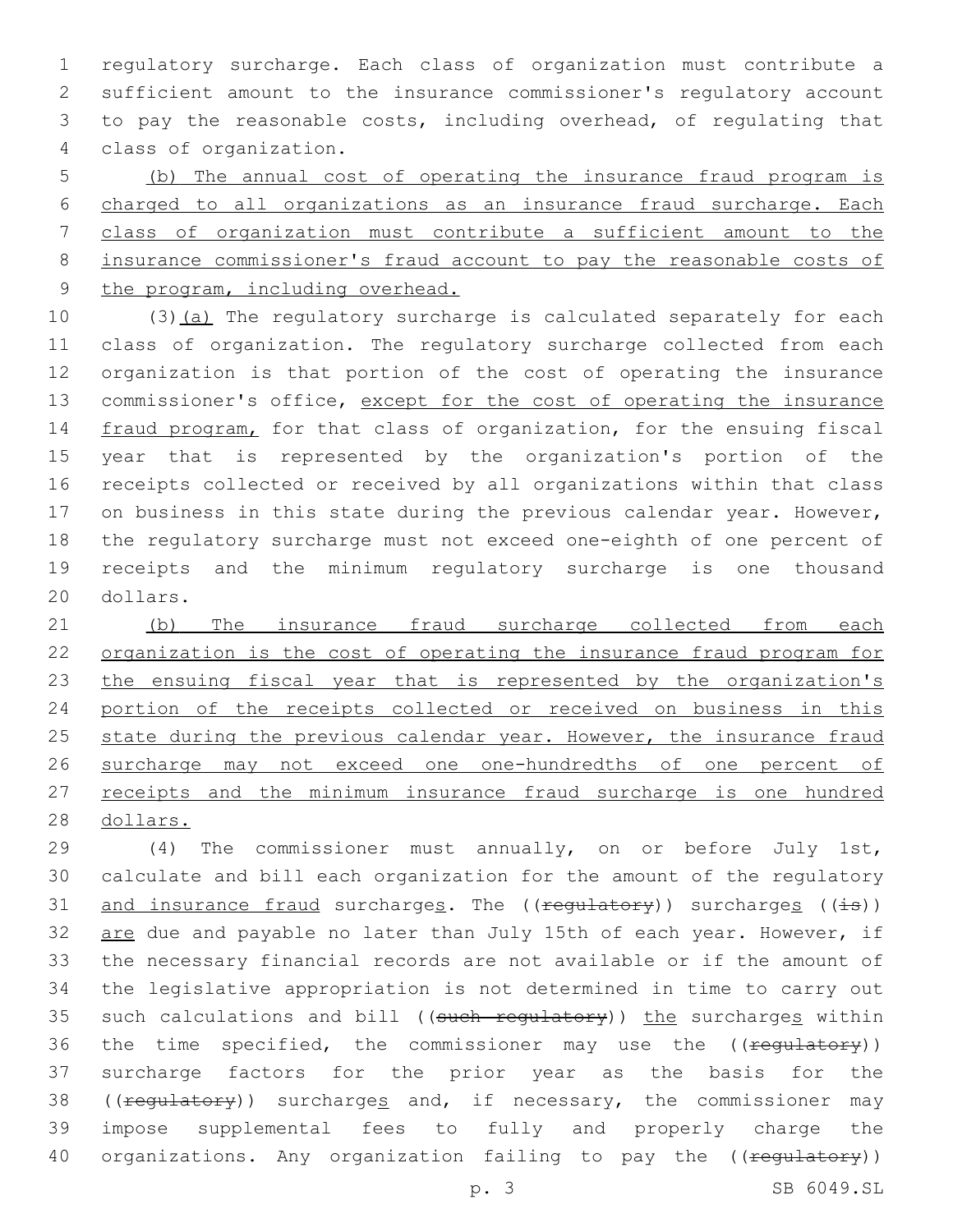1 surcharges by July 31st must pay the same penalties as the penalties 2 for failure to pay taxes when due under RCW 48.14.060. The 3 (( $\text{regularity}$ ) surcharges required by this section (( $\pm$ s)) are in 4 addition to all other taxes and fees now imposed or that may be 5 subsequently imposed.

6 (5)(a) All moneys collected for the regulatory surcharge must be 7 deposited in the insurance commissioner's regulatory account in the 8 state treasury which is hereby created.

9 (b) All moneys collected for the insurance fraud surcharge must 10 be deposited in the insurance commissioner's fraud account in the 11 state treasury which is hereby created.

12 (6) Unexpended funds in the insurance commissioner's regulatory 13 and fraud accounts at the close of a fiscal year are carried forward 14 ((in the insurance commissioner's regulatory account)) to the 15 succeeding fiscal year and are used to reduce future regulatory and 16 insurance fraud surcharges.

 (7)(a) Each insurer may annually collect regulatory and insurance fraud surcharges remitted in preceding years by means of a policyholder surcharge on premiums charged for all kinds of insurance. The recoupment is at a uniform rate reasonably calculated 21 to collect the regulatory and insurance fraud surcharges remitted by 22 the insurer.

 (b) If an insurer fails to collect the entire amount of the recoupment in the first year under this section, it may repeat the recoupment procedure provided for in this subsection (7) in succeeding years until the regulatory and insurance fraud surcharges  $((\pm \Theta))$  are fully collected or a de minimis amount remains uncollected. Any such de minimis amount may be collected as provided 29 in (d) of this subsection.

 (c) The amount and nature of any recoupment must be separately stated on either a billing or policy declaration sent to an insured. The amount of the recoupment must not be considered a premium for any purpose, including the premium tax or agents' commissions.

34 (d) An insurer may elect not to collect the regulatory and 35 insurance fraud surcharges from its insured. In such a case, the 36 insurer may recoup the regulatory and insurance fraud surcharges 37 through its rates, if the following requirements are met:

38 (i) The insurer remits the amount of the surcharges not collected 39 by election under this subsection; and